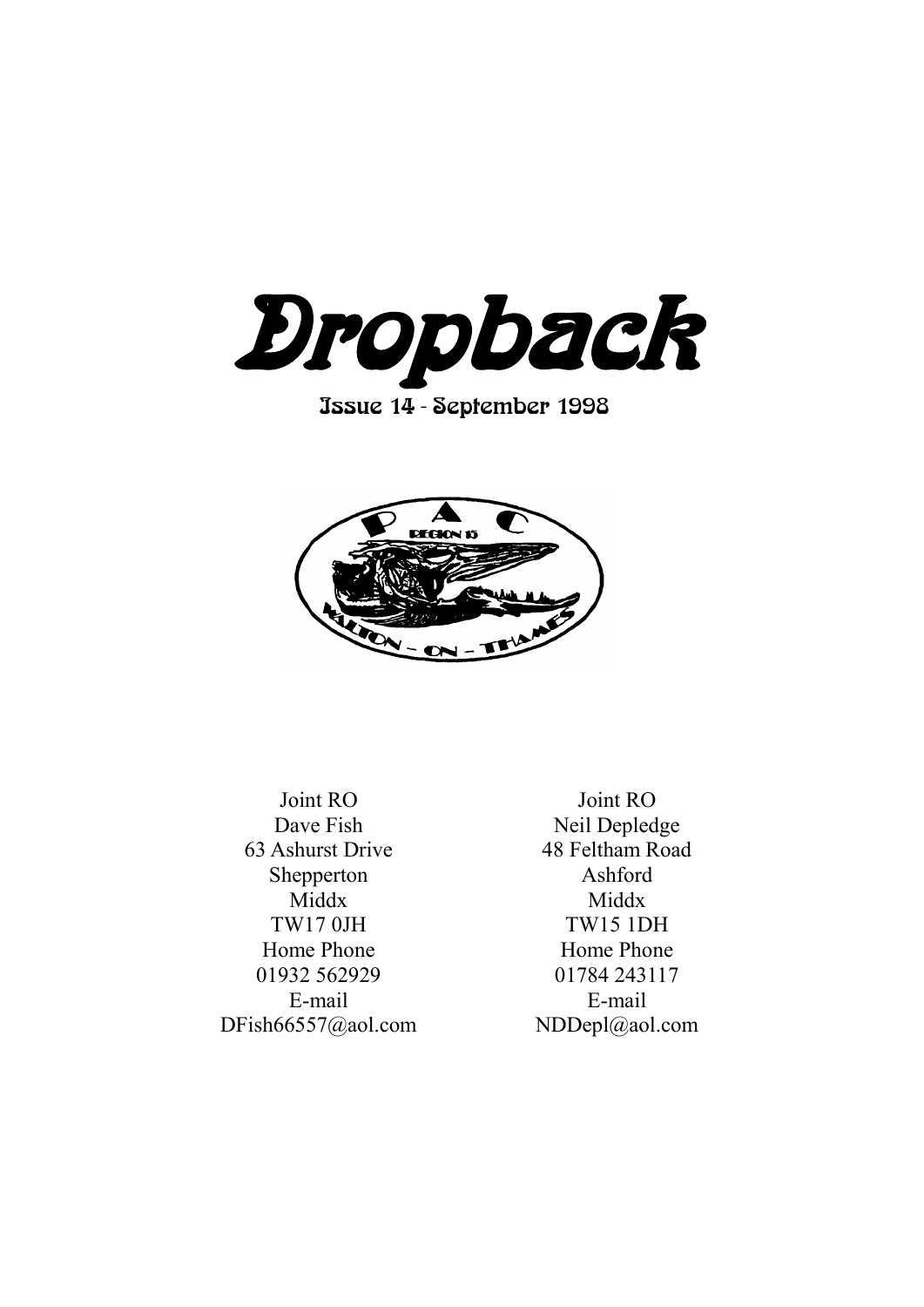# **RO's lines**

It is now two weeks since I returned from Scotland and the annual Pike trip north of the border. I am typing this in a state of depression, so beware these ramblings, and to add to that state of despair I have spent this weekend in Manchester at the RO's working dinner.

The trip to Scotland was most pleasant, as was the weather. Hopefully you will read about this, if anyone can be bothered, in an article penned by someone else.

I have spent some time looking back over what the 'region' has achieved over the past year, and also looking forward to what we can expect for the next year.

So, what did we do in '97-'98?

As RO I received a couple of calls regarding posters that had appeared in several tackle shops in the Hampshire area relating to a proposed pike cull on the Basingstoke Canal. They were attempting to drum up anglers to fish for the pike and assist in their removal. This is always a bit of a nightmare, as every 'fisher person' for miles becomes a pike angler for a day. I rang and spoke to a tackle shop owner that I know in Hampshire and he confirmed that he had been asked to display the poster but had not in fact put it up. Due to this being some way outside the area that I would consider to be my 'jurisdiction' I contacted the Guildford RO and spoke to him about it. I had previously been to the Basingstoke Canal AGM, a couple of years ago, with the intention of defending the pike from another cull. At that time it was pointless as the test nettings carried out by the NRA proved beyond any doubt that there were far too many small pike in the stretches they had sampled. Fortunately the club at that time had agreed to heed the NRA advice and return all fish over 10lbs. Hopefully again the club will see some sense.

What other things have happened?

In conjunction with Vicarage Angling Club we ran a junior teach-in on their Brooklands Lake. A prolific pike venue that never fails to turn up the goods, and, just in case, we had Jeff along to ensure that the pike played ball. Guess what? They did not. It was a real grueller and only in the dying seconds did Jeff pulled out the tattiest, sickest pike I have ever seen. Unfortunately by then most of the kids had gone home. We will have to give it another go, and hope for more co-operation from the pike.

Once again we have had to move to a new venue, although I think you will all agree it is most suitable. Apart from that the year was fairly uneventful. Boring really!

Looking to the future, I must admit I am running out of ideas and think the time may be drawing close to hand over to someone else.

We have a few guest speakers lined up and a number of other items to keep you occupied. I won't say keep your brains active, as I know from experience you leave them at home when you come to PAC meetings. Well it seems that way sometimes.

I have just been passed the latest issue of 'Dropback' and looking through it the only contributors are Neil, Ron and I. If that doesn't prove my point nothing will. Come on lets see YOU do something for your region!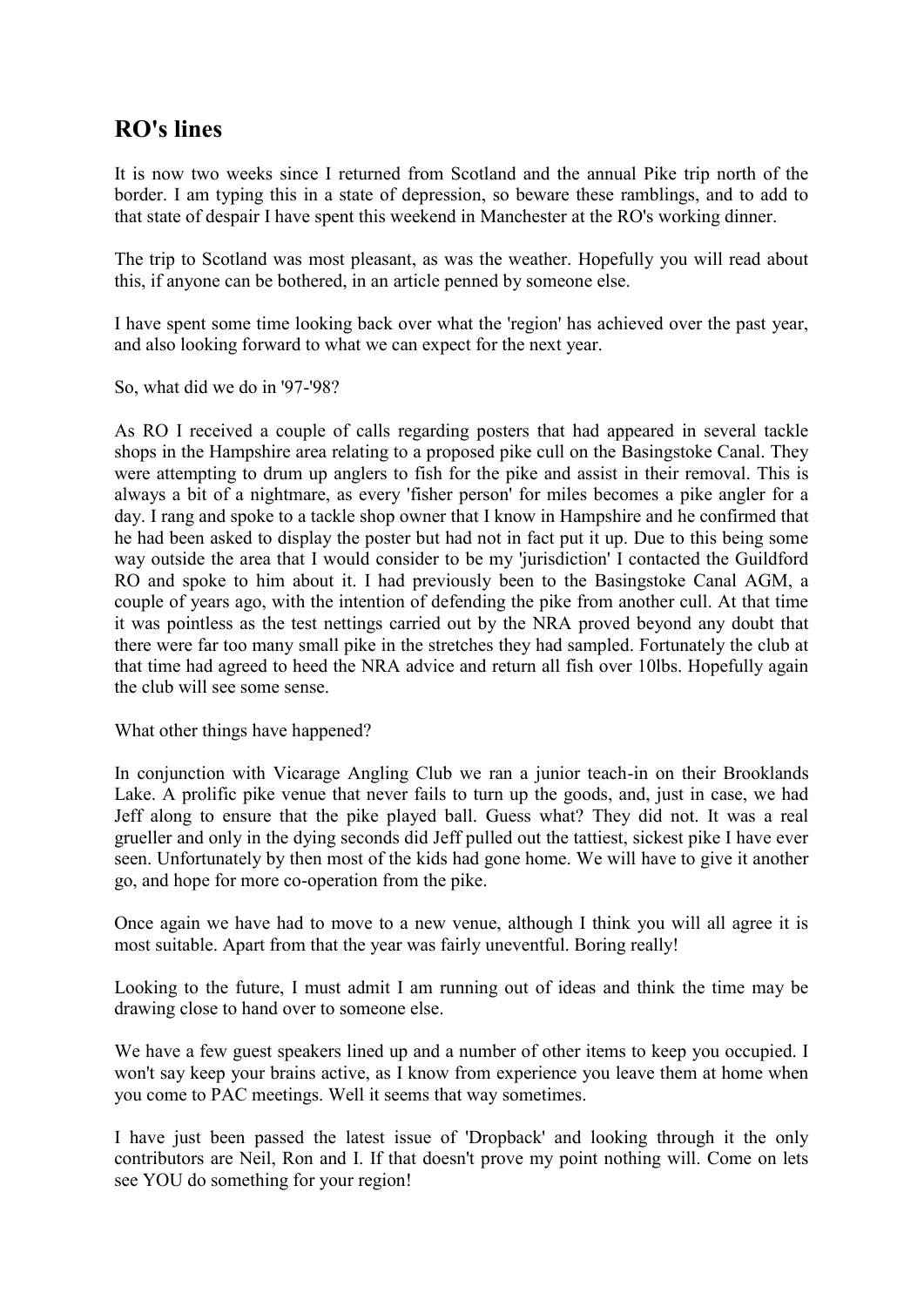That's enough drivel from me.

Tight Lines.

 $\mathcal{D}_{\mathbf{a}}$ 

\* \* \* \* \* \* \* \* \* \* \* \* \* \* \* \* \* \* \* \* \* \* \* \* \* \* \* \* \* \* \*

# **Thorpe Park**

We arrived at about 6-45am and instead of going over the bridge, turning left and heading towards the Thorpe Belle, we went right and walked round to a small bridge. Crossing the bridge I set up on a small point so that I could cover the water on both sides. I set up a paternoster for the margins and a free roving float rig. Before starting to fish, I decided to walk back to the Belle and get some livebaits. I was gone only about 20 minutes but as I returned I could see Bill was landing a fish for my Dad. I hurried round and the fish was weighed and photographed. At about 12lbs it wasn't a bad start. My dad then decided to adopt a different approach and went for a walk round wobbling deadbaits and lure fishing. I put a live trout on the paternoster rig and a large dead skimmer on the float rod.

After about three hours Dad had caught another jack and then the bloke behind me moved, leaving behind him half a herring on the bank. I walked over, picked it up and put it into my bait bucket. I knew there was some weed on the bottom so I set my bait at about 7 to 8 feet deep. As the wind was blowing straight towards me I was able to cast out the bait and drift it back slowly over about 20 minutes. After about an hour of this I made an extra hard effort and cast out as far as I could. Ten minutes later I also cast the paternostered bait further out and as I was adjusting the float I noticed that my drifting float had disappeared. Not knowing how long it had been under I decided to strike straight away but as I felt the rod bend over I was convinced I had only hooked into a jack as it didn't fight at all. However, as it was netted it was obviously a new PB and possibly a twenty.

Bill tried to lift it out of the water and nearly broke his brand new net. On the unhooking mat it looked huge. Hooked cleanly in the scissors, it was quickly unhooked, slipped into the sling and lifted on the scales. The weight including the sling was 21lbs and knowing that the sling weighed exactly 1lb I wanted a second opinion before I could accept that I had caught my first twenty. So I put the fish back into the net and called my Dad round from across the lake. I

sat there for five minutes wondering whether the weight was correct or whether it would be an agonising ounce short of the magic figure. Either way it would be a personal best, but a twenty would be very special. My mind was put to rest when Dad arrived and weighed the fish in his sling which does not register on the scales. This time the weight was exactly 20lbs, I started to jump about. I was well happy.

I was on a high for the rest of the day although I didn't catch anything else. That, however, mattered little as this was not only a PB but it was the first fish I had ever caught at Thorpe Park.

Tony Stone

**\* \* \* \* \* \* \* \* \* \* \* \* \* \* \* \* \* \* \* \* \* \* \* \* \* \* \* \* \* \***

# **Even More Boat Bits**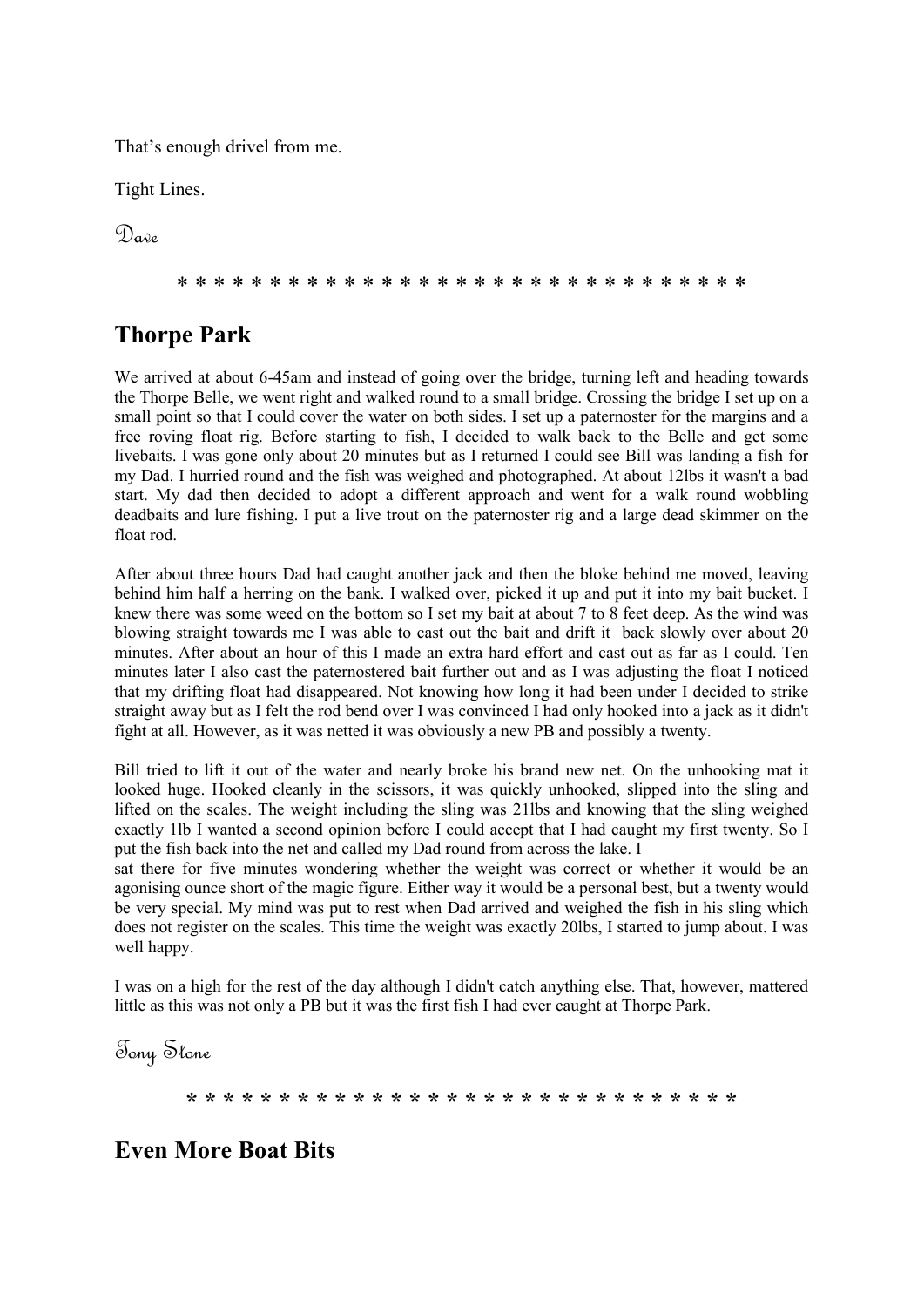And so the game goes on. There seems to be a never-ending list of things to make fishing from a boat easier and safer. Having covered the buying the boat bit and the basic essentials we now move on to the other items that make life a float easier. Some of these items you can make for yourselves.

#### **Rowlocks**

The nightmare bit of every boat I have ever hired. I have for many years been trying to find a perfect rowlock. Some years ago I went to Ireland and the boats were fitted with " thole-pins". The oars were mounted on these pins which went through the oar stem and then the top of the pin folded over to prevent the oar sliding off. The oar stayed in place, even when you let go of it and it was almost silent when you were rowing. I have never seen these used in this country or for sale. Eventually I will get someone to make a pair for me. The oars are different also. I have seen two types, the first were square instead of round and the section where the pins went through was slightly thicker. The others were like the traditional round oars with a wooden block attached in the middle, where the pins went through. These appeared to work, but I was concerned that this would be a weak point.

The main thing with traditional oars, and they are essential as you never know when your outboard is going to give up, is that the oar and collars are a snug fit in the rowlock. You can reduce the noise from the rowlocks by putting a felt tap washer between it and the gunwale, or a piece of rubber inner tube.

I have seen rowlocks with holes drilled in each side at the top of the arms and a pin which goes through and fastens across the top of the rowlock, thereby trapping the oar. I have only ever seen these in a small size and have yet to see a set of oars narrow enough to fit in these rowlocks, and the oars would be so thin they would be in danger of snapping.

I have also seen rowlocks that curved slightly over at the top on each side, in this case it may be possible to trap the oar in the rowlock with a cable tie. I have recently purchased a set of rowlocks that actually clamp on to the oar, they are a little small in diameter but by replacing the bolts at the top and bottom of the clamp they can be adapted to fit a larger oar. I purchased these from Bass Pro in the US. I think they may solve the problem and the bonus is they can be quickly removed and fitted to other oars, providing the row lock pin that goes in to the gunwale is  $\frac{1}{2}$  inch diameter. This should not be a problem as this is supposed to be the standard size. Will my nightmares be over?

#### **Bailers**

An essential in any boat is a way of getting the water out, you will be amazed at how quickly the boat fills up when it is raining, then there are all the other times when you kick the bait bucket over. Most importantly of all it can double as a specimen bottle. Preventing the precarious act of trying to either kneel on the gunwales or stand up and piss over the side. Difficult at the best of times (Unless you're built like Ron) and damn right dangerous if its windy. A bailer is easy to make. All you need is a 4 or 6 pint, or the metric equivalent, plastic milk carton and a craft knife. Having first washed the carton out you then lie the carton on its side and cut diagonally across the carton and around one side of the bottom and then across the base of the neck. If you have done it right you have now got two bailers. (See diagram below) The angled line is where you cut, not forgetting to do both sides and the top and bottom.

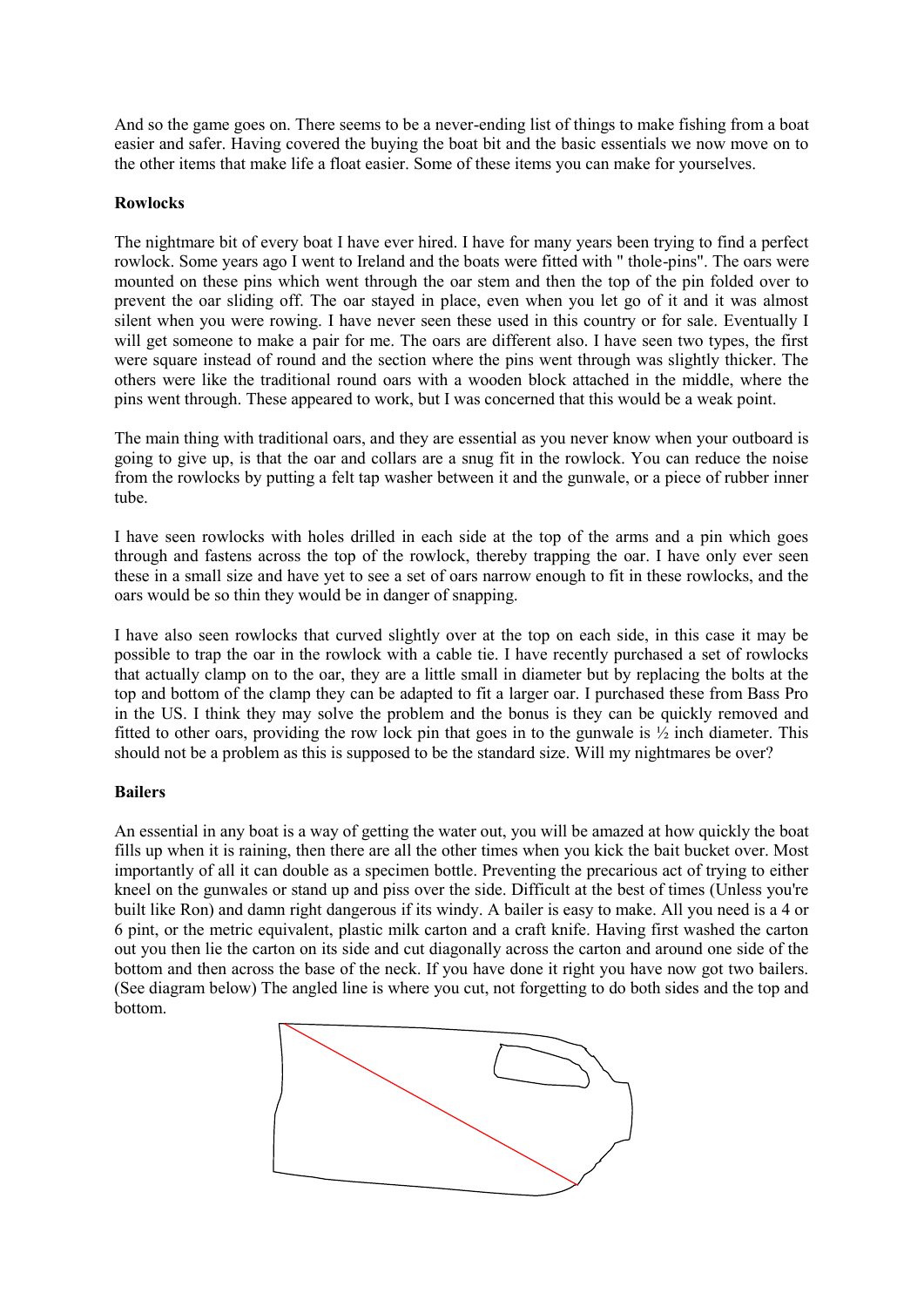You can use any type of plastic container really, as long as it is not too small. You might need to get rid of a lot of water in a hurry, especially if you managed to hole your boat. Also its not nice to have the pot overflow when you're having a piss, all adds to the flavour of the sausages I suppose.

#### **Unhooking Mats**

This is another essential item for the boat, many of you will have mats that you use on the bank and these can be used in a boat. I prefer to use something different in my own boats. Although if in a hire boat I use my bank unhooking mat, which also doubles as a seat cushion, thereby preventing boaters bum. More about this condition later.

The unhooking mat that I use in my larger boat is a full size gym mat which is about 6'X4'', I bought this at a car boot sale for £2. It is ideal as an unhooking mat; it has a waterproof cover, which is also very strong. It is about 2" thick and not only serves its purpose for unhooking but also covers almost the whole floor area and acts as sound proofing. It is unfortunate that I did not buy the other two mats that the bloke was selling, I could have cut them down to fit the smaller boat and also the cuddy area on the larger boat.

There are other ways of padding the bottom of the boat for unhooking and soundproofing. I have seen boats with the entire inside lined with carpet underlay, the foam type, this having been stuck to the floor with glue. I think the idea of the foam underlay is good, but I would not stick it down. The reasons for this are that it can then be removed for drying purposes and eventually it will need replacing and if stuck will be difficult to peel off. It's hard enough to get off the floor in the lounge after a few years, without it being stuck down. If you cut the underlay so that it only goes halfway up the side of the boat, it will stay in place without folding back on itself. The other alternative is carpet, short pile carpet is best and again its best just to lay it in the boat having cut it so that it only goes half up the sides of the boat. I can assure you it is best to have whatever you use as removable, If you don't believe me, come and have a sniff of my boat after its week in Scotland. (It's even worse after being left for a week in the sun).

Oddments of carpet can be bought cheaply from carpet stores, and then you have a selection of colours and patterns. I have bought carpets from car boot sales for as little as 50 pence, and also used old carpet from my own house and off cuts of the new carpets.

There are other things that can be used, I have seen boats lined with towelling material, expensive, but flash. You can use anything as long as it protects the pike from damage when in the boat.

#### **Landing Nets**

I have now developed my hand landing techniques to almost perfection and rarely use a landing net from a boat. But I always carry one. Whether lure fishing or bait fishing, once the pike has come to the surface I quickly decide as to whether the fish is sizeable and justifies weighing and photographing. If it is not, I will hand land the fish, but not remove it from the water, I will then unhook the fish at the side of the boat. Holding it until it has recovered and can swim away strongly, is particularly important in the summer. If on having got hold of the fish at the side of the boat it is found that the hook hold is in an awkward position. It is no problem to lift the fish into the boat, on to the unhooking mat, and unhook it in a more controlled environment.

The landing net that I carry in my boat is an older version of the "Fastnet". Even this has been slightly modified in that about 2 foot was cut off the handle. This is a landing net of the triangular type. The arms run through a guide at the top of the pole and the base of the arms are attached to the centre pole. To put the net up you just push the arms up the pole and the arms automatically spread and lock at the base (where the spreader block would normally be). The mesh of the net is large, but not knotted. I find this better in the boat, it does not bring so much water aboard with the fish, and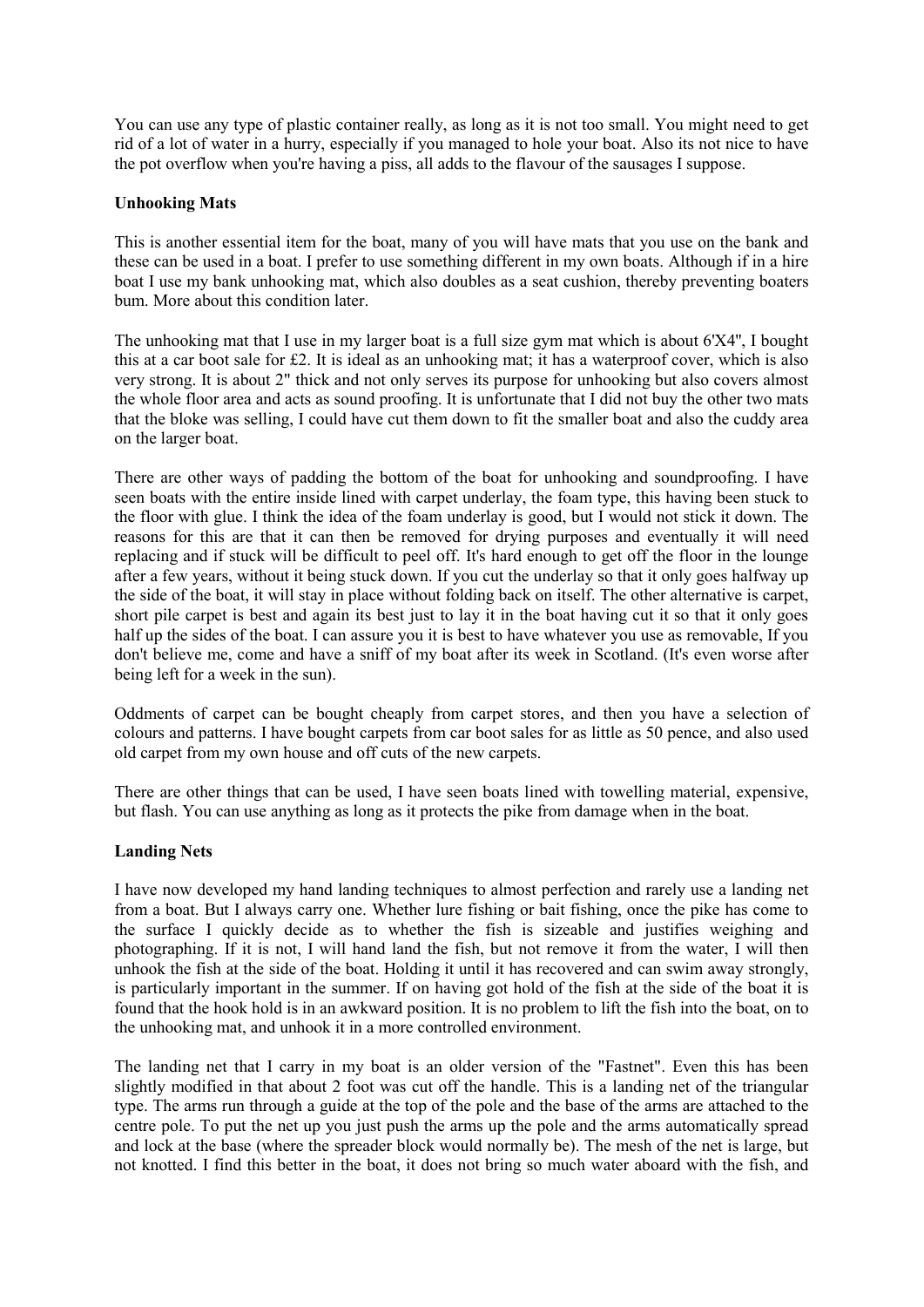also it is not so awkward to handle in flowing water.



It is possible to use just the net and arms of an ordinary large triangular specimen net to just scoop the fish up. This method is only possible if there are two of you in the boat, unless you learnt the old army trick. (How do you hold the rod and the net)? I have also seen triangular nets in use, which have had the pole cut down or if of the screw in type a strong bank rest is used as the handle. All these methods are adequate and cheaper than buying a purpose designed net. There are a couple of tips that I have learnt.

Fill the handle of the net with either cork or polystyrene so that it floats, if you drop it over the side. If you are fishing alone it is worth fitting an "L" bracket to the handle, this enables you to rest the handle on the gunwale without the net sliding over the side. The "L" bracket on my net pole is easily removable; it is held in place by a wide strip of cycle inner tube, like a very strong elastic band. The actual bracket is made from a squashed and bent section of ½ inch copper pipe.



It is also now possible to buy specialist boat nets, these are large round nets with large heavy mesh. I personally prefer a triangular net because they are collapsible where as round nets are fixed. Space in the boat is always at a premium.

#### **Boat Rod Rests**

The easiest and simplest boat rest is the gunwale of the boat; the rod is laid across both gunwales. A simple and fairly easy method but unfortunately it takes up a lot of room. The next simple method that I have seen used effectively is a length of cord tied around the seat or other fixed object in the boat with a loop just big enough at the other end to go over the rod butt. The length of the cord has to be set so that when the rod is rested on the gunwale and the cord are allowed to take the tension the rod points slightly upwards.

We now move on to other methods, lengths of notched car fan belt attached to the gunwale to prevent the rods sliding along, ordinary rod rests clamped to the gunwale, the list is endless. I will now move on to the purpose built boat rod rest. There are a number of models available commercially some are fixed rests and some are fully adjustable. The Tackle Shop markets both a fixed and adjustable design. There is also another company that markets a state of the art aluminium fully adjustable model; this retails at about £40, expensive. Some years ago I had some made up by a Blacksmith in Chertsey. I bought some plain G clamps from a hard ware shop, these were not the cast type, but

were a flat length of steel about ½ inch in width that had been bent to an elongated 'U' shape with a simple screw mechanism at the end of the 'U'. To the top of this I had the blacksmith weld a curved length of steel rod, one end of which had been curved down and the other end curved up. The distance between the two ends was about 12 inches. See diagram :

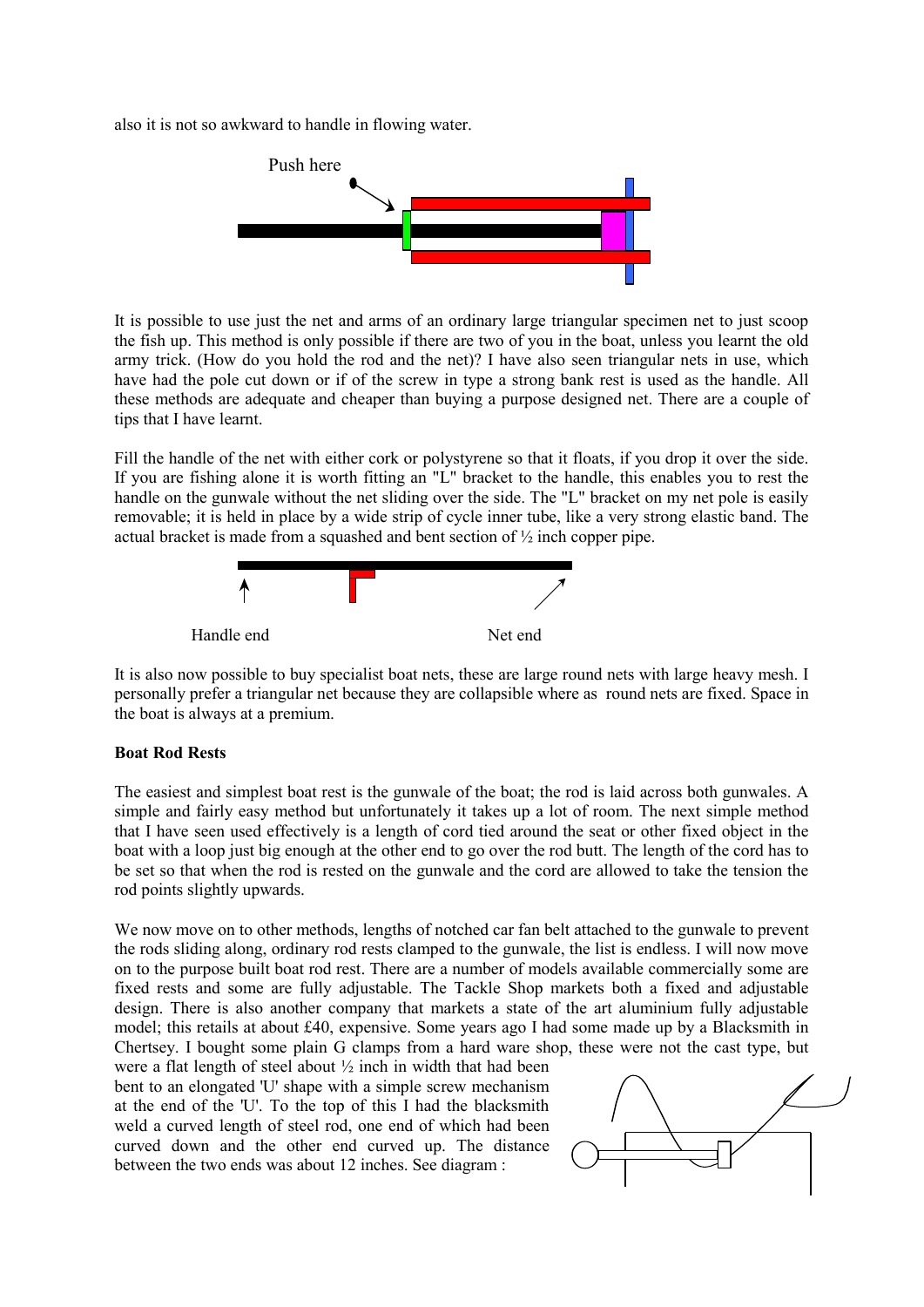The finished items were then painted with Hammerite paint and plastic tubing was out over each curved end to protect the rods. To protect the boat I then cut a length of cycle inner tube that was pushed over the flat end of the 'g' clamp and another piece of inner tube was cut and placed over the end of the crew head. This design worked perfectly well until there was a swell on the water, the problem then was that the rod tips would constantly dip into the water. So we developed the mark 2, this time the front loop of the rest was set slightly higher than the rear one and this worked perfectly. I still use these rests today, although a few have been lost over the years. The only problem with these is that due to the way the clamp works, if the gunwale sides are not vertical or as near as, the grip is less than perfect and they can spring off; this is how you lose them. The other disadvantage is that they are not adjustable. It would be a fairly simple job to build one that was. These clamps cost about £6 each to make that includes the purchase of the 'G' clamp.

You can buy the very expensive ones that I mentioned earlier which are fully adjustable in every plain and also the clamp is pivotal as well. This enables them to be clamped to an angled surface. But I think the cost is over the top, plus you need 4 and I would rather spend that sort of money on other things.

I am now using a completely different design. This is called a ' Roberts' adjustable rest. It is a tube, which the rod is slid into and then a locking collar is twisted around to hold the rod in. The tube is mounted on an adjustable stem, which fits into a knurled holder attached to the gunwale. It is fully adjustable in every plain and securely holds the rod even when trolling in rough weather. The other good thing about these is that you can buy additional mounts enabling a number of boats to be fitted with them. Unfortunately these were imported from the US and I have not seen them offered for sale in the UK.

That's more than enough for this article. Watch out for the next instalment.

Dave Fish

#### \* \* \* \* \* \* \* \* \* \* \* \* \* \* \* \* \* \* \* \* \* \* \* \* \* \* \* \* \* \* \*

### **Clean Fishing**

In the last edition of Dropback Neil raised the issue of cleanliness on the bank and the dreaded Salmonella bug. The transference of this and any other bug, from bait to hand to mouth is obviously avoided at all times. I can give testament to this as in January of this year I was struck down by this God-awful bug. Ten days of the worst illness I have ever suffered bar none. Twice I was admitted to hospital as an emergency patient, delirious and kept in isolation from other patients.

But I digress. I wrote this article to tell you about a product I found for keeping my hands clean. I discovered 'Clean Touch' whilst looking for an antiseptic hand wash in Tesco's. 'Clean Touch' is an anti-bacterial hand gel that claims to kill 99% of germs within 15 seconds. The ingredients of the gel are water, denatured ethyl alcohol, Glycerine, Carbomer and Lemon fragrance. Requiring no water or towels, it costs £3-99 for 250 ml and £1-99 for a smaller 60 ml bottle. You use a thumbnail sized amount and rub your hands together until they are dry. It takes about 15 secs and leaves your hands smelling of lemons.

I have used 'Clean Touch' for about a month now and I am impressed enough to keep using it. If the claims on the packaging are true then you cannot afford to miss this chance of keeping those deadly bugs at bay. Safe fishing!

### Darren Stone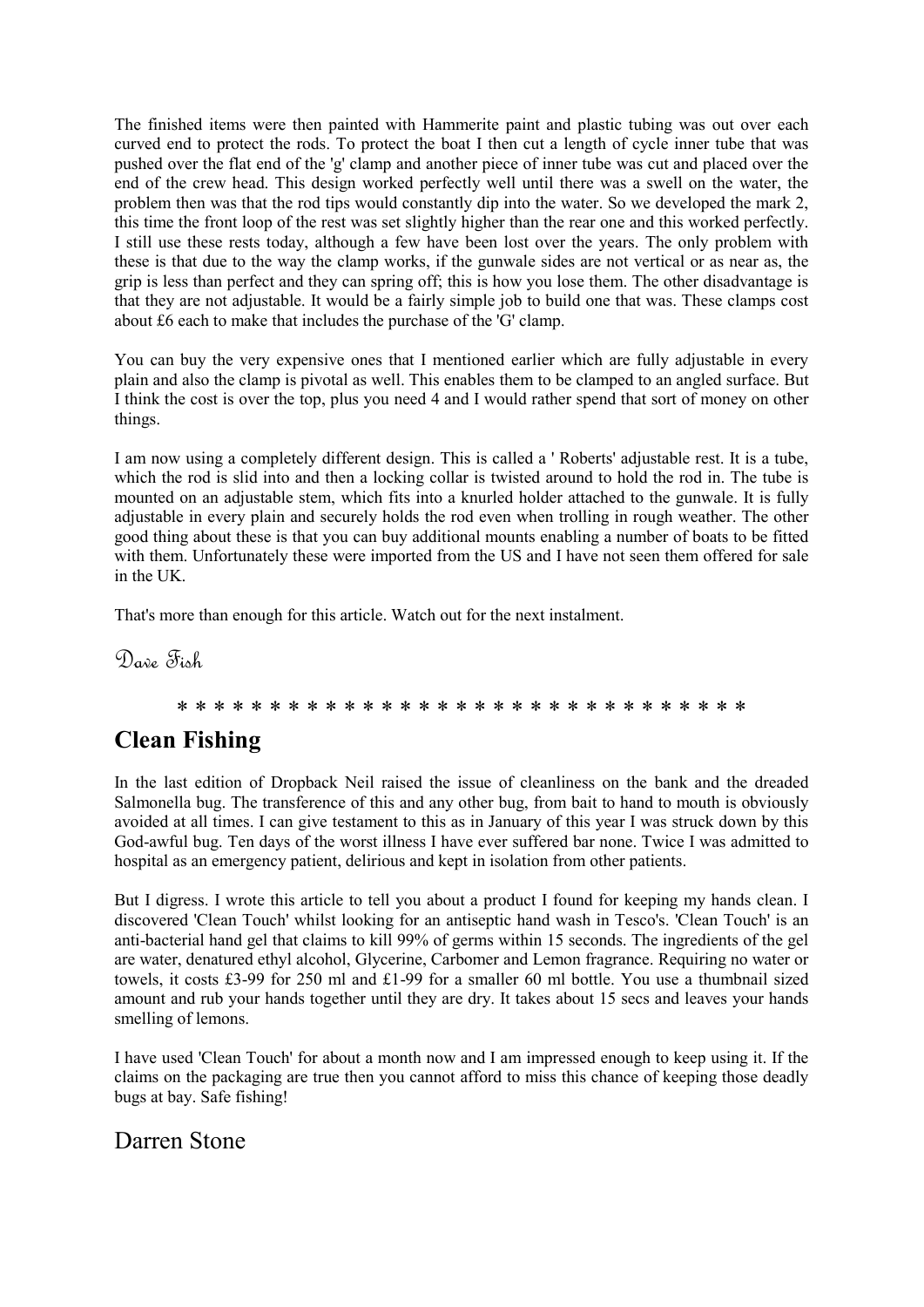### **Loch Ken with Hairbugs and Hercules.**

I have just spent a week in May at Loch Ken with the lads from Walton-on-Thames PAC. Everything was first class and there was even some pike fishing to be had.

Organised by Dave Fish, it all went faultlessly. The Walton PAC army moved out and arrived exactly at the predicted time without mishap. My only moan was the weather. It was perfect for family outings, 71-73OC and only a light breeze. I would have preferred dull with the occasional shower. The water clarity was about 8 feet with a slight clouding from movement, after all this really a river.

My first sortie was a couple of hours after arriving. Fishing under an old railway bridge, my 7" fly was hit by a pike of about 7 lbs that fought like mad. Just beyond the bridge was a large cabbage patch about 40 yds long and 10 yds wide. It shouted 'Pike'. Walking over I cast out and had nothing for two hours solid casting. I later found out that the braid brigade had already attacked the swim and the cabbage had been cut from its roots about 18" under the surface. I did see a nice shoal of roach move out from under cover, but that was all I saw until Tuesday.

Moving along the bank I waded out about 60 ft to find the drop off and had several niggling taps to the Hairbug. I found that a million small unidentifiable fish were following the fly. I enjoyed the afternoon bombarding the deeps with big sinking plugs but again nothing. After dinner I joined Ron and Dave out in their boat although I am not really a boat angler.

Wednesday found me fishing a small deep bay, dropping the bug out over some sparse weed. I had two small pike follow but neither made a grab. Still, seeing is believing, so I moved back to the bridge and immediately had a fish hit my surface bug but it didn't hang on. Dinnertime with Chef Fish was followed by a lift over the Loch to spend two more hours of blanking. However, all this casting had now got my fly casting arm properly tuned.

I moved to a bigger bay a bit farther round and had two tiny jacks of about a pound each. At the end of the bay I found a nice platform in about a foot of water. As I looked back across the bay to my right there was only about 2 ft of water whereas to my left it dropped away into the deeps. After about half an hour of casting the lure stopped and I immediately thought I was in the weed. I started to pull the line by hand only to realise that something was moving towards the centre of the water in a leisurely fashion. I quickly released the line and as it tightened carefully struck into the fish. What a laugh, my 9 weight rod bent from about 18" above the handle as line continued to spool out. Decision time, the backing line knot appeared (I only have about 150 ft of line in total) so I held the fly line in my hand and pointed the rod. After a good stretch the 16lbs link parted and I breathed a sigh of relief. If I ever get there again it will be with a 12 weight rod and about 100 yds of backing. That evening in Dave's boat I tried ultra fast retrieves with a surface lure, no success but you have to keep trying. Friday found me at another bay with a jumble of rocks on the shoreline. Here I had some nice follows on the hairbug, but no takes. I moved back to the cabbages but still no action. Amazing! Another move found me back at the bridge where I was nearly mown down by a Hercules aircraft, flying just 60 ft or so above the surface of the Loch. I now understand why you don't see many 11 metre poles up here.

At the end of the day there was not much to show on the bank but as I said earlier I had been forewarned and I would do it again anytime, but with a bit more power in the fly department.

### Cec White

**\* \* \* \* \* \* \* \* \* \* \* \* \* \* \* \* \* \* \* \* \* \* \* \* \* \* \* \* \* \* \***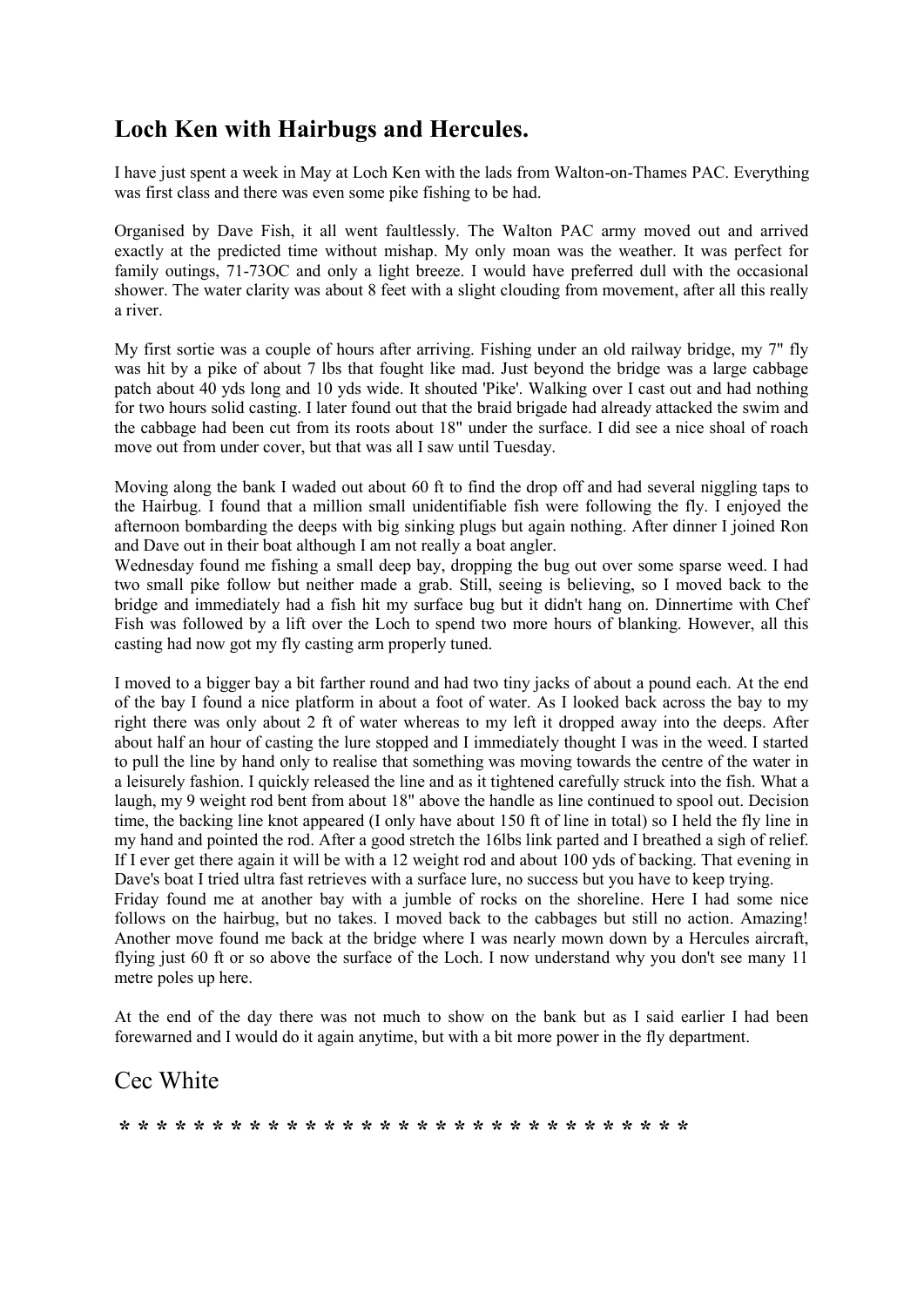# **Filmtips**

- 1 Don't let film lie around in a warm place, such as a radiator or on the dashboard of your car, the heat can affect the emulsion. Always keep your film in a dry, cool place away from direct light. Some types of professional film must be kept chilled until just before loading, always consult the instructions. When loading film into your camera always avoid loading in direct sunlight as this can cause flare on the first few frames.
- 2 Use colour negative film if you want to have prints made from yourphotographs. Prints are easy to display and extra copies are cheap.
- 3 Use reversal film if you want colour slides. You will need either a hand viewer or a slide projector but results are usually much better, definition is sharper, colours brighter. Prints can be made from slides but are more expensive than normal prints.
- 4 Use a film rated below 100 ISO if you want really fine detail with minimum grain. Generally the ambient light will have to be quite bright for this film.
- 5 Use a medium film between 100 and 200 ISO if you will encounter various lighting conditions, or will be leaving the film in your camera a month or more.
- 6 Use fast film rated at 400 ISO for poor, dull, unpredictable conditions. These films are much more sensitive to light and slight miscalculations in exposure are less critical than with slower films. One disadvantage of fast films occurs when you make prints larger than 10" by 8". Large prints can show lots of grain, which can affect the quality of the image.
- 7 Having decided which brand of film you like, stick to it. The difference in colour reproduction between brands is very apparent when you see them together, especially when comparing slide films.
- 8 Try to anticipate the light conditions you will encounter and choose you film accordingly, especially if your camera doesn't allow you to change film mid-roll.
- 9 Have colour film processed as soon as possible. If you leave it more than a month, the dyes may fade.
- 10 Don't be afraid to complain to your processor about poor quality prints when they are plainly not your fault. Any reputable firm will make a new set of prints for you at no extra cost. If you suspect the processor is at fault, arm yourself with a second opinion from an experienced photographer and, with this backup, approach the lab.
- 11 One off or limited offer deals, offering 'free film' with processing should be avoided because this film may simply be old stock lying in the company's stockroom. Often you may not even know what brand it is. You are better off sticking to known companies, who provide film with processing, as their high turnover ensures fresh film.

Happy Snappin'

Darren Stone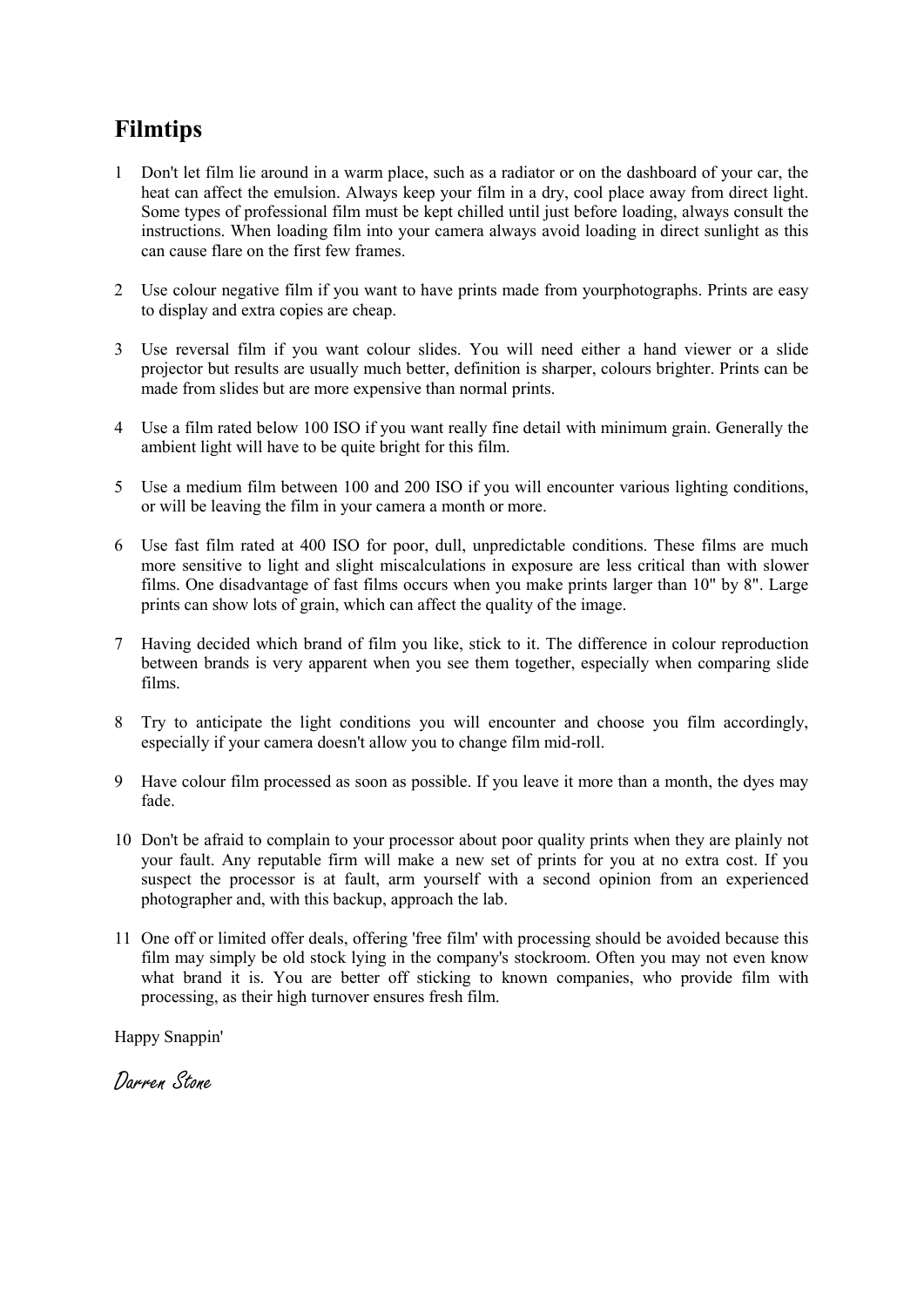

It was mid February when Penfold first saw the light of day as a tiny pike fry. Her mother, a grand patriarch, a huge pike of some 45lbs, had laid her eggs in the back of the shallow weedy, reed-lined bay earlier in the month. She had been escorted to the bay by a number of smaller suitors, as she had done for so many years before. For a number of these unfortunate male pike this was to be there last trip to the spawning bay, the big female pike was always ravenously hungry after the rigours of spawning, and these smaller brethren went someway to appeasing this hunger. She had learnt at a young age the benefits of cannibalism, as would some of her offspring. Having completed her spawning she left the bay and moved to the deeper water to await the arrival of other spawning fish, pike, perch, roach and anything else edible that happen to pass by.

Penfold stayed deep in the weed bed at the centre of the bay away from any danger, although she did not at this stage understand what these were. Instinct alone was her guide. After a few days she began to get a pain inside her body, the yolk sac, her food supply was spent. Instinct again guided her and she began to feed on the tiny water fleas, grubs and snails that were in abundance in the weed bed where she was hiding. She began to grow and as she did she became more and more aware of her surroundings. She sensed tiny movements in the water, these at first confused her, and then one day she saw another tiny pike fry in the weed bed. When she looked more closely she noticed more and more of these tiny fish. She watched them moving around in the weed around her.

Then early one morning one of the tiny fry came very close. The tiny fry was slightly above her and she struck out grasping it across the body, how dare it come into her space. The tiny fry wriggled for all its worth, but to no avail. Soon its movements became more and more weak and when Penfold sensed the time was right she turned the tiny pike headfirst and swallowed it whole.

Over the next few days she became aware of other much larger movements in her environment, then she saw them, huge silver coloured fish with red and orange fins and others with silver and black stripes down the sides of there bodies. She cowered down in the weeds, pushing her self back into the deepest darkest part away from these huge fish. From this hiding place she watched as these huge fish bumped and cavorted in the bay. She noticed small round translucent objects dropping down through the water, some of these settled on the weed just above her head and when she thought it was safe she nosed up towards them. She pushed one with the tip of her snout; the strange thing stuck to her nose. She thrashed about a little, mindful of attracting the attentions of the other fish in the bay. Still the item remained stuck to her nose. She moved down closer to the bottom of the bay, a shadow swept over her, she turned slightly and saw one of the stripped fish swimming purposely towards her. She dived quickly down and saw a dark opening at the bottom amongst the weed. She swam straight in, it was dark and she could not see. She stopped and allowed her other senses to probe the darkness, there did not appear to be any danger here. She carefully turned and moved back towards the light at the entrance; unbeknown to her she was now inside a discarded Fosters tin. She looked out and there was the huge striped fish stationed just outside, but unable to get at her. She remained concealed until eventually the other fish moved away.

She now returned to the task of removing the item from the end of her nose. Once this was achieved she ate it and found it most pleasant. She moved forward and gingerly peered out of her new-found hiding place. Using all her senses she looked for signs of danger sensing none she moved out and up into the weed bed above. As she carefully moved through the weed she noticed an abundance of the small round objects similar to the one that had stuck to her snout. She gorged her self on these until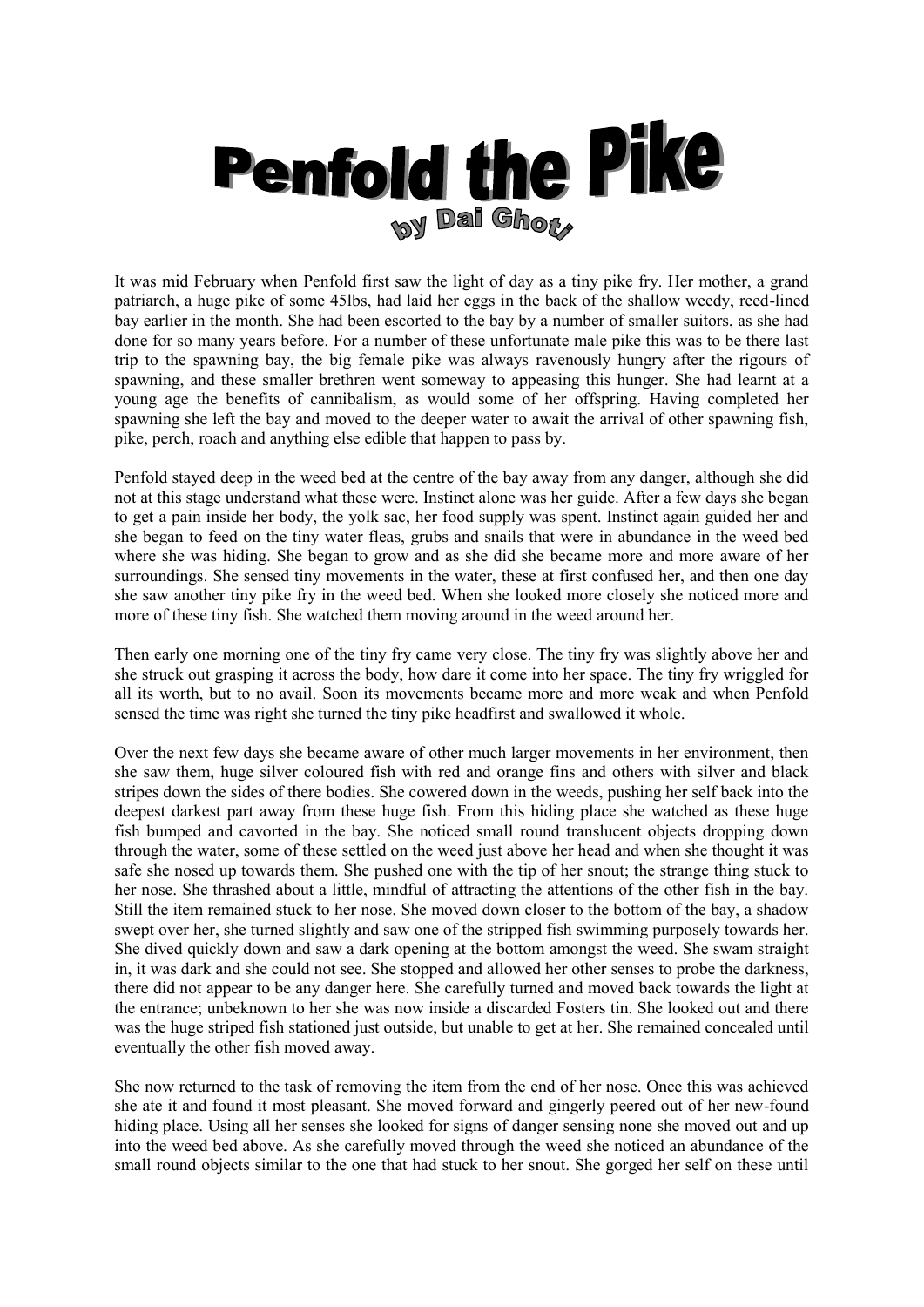she could eat no more and slowly sank back down returning to her new-found hiding place. This new home was ideal, from here she could look up through the weed bed towards the light, everything above her being silhouetted. Penfold stayed in the tin observing her environment, constantly learning. She noticed that after a time the light at the top, above the weed bed, would fade and disappear. Sometimes to be replaced with a weaker light and then later still the light would return. On one of these darker times, she sensed then saw a long black creature with a pointed nose slither past the opening of her hiding place. She moved forward to peer out, as she did she came snout to snout with the eel. She turned and fled swimming straight into the bottom of the tin, stunned, she remained there in the dark. The eel could not get into the tin and so she was safe.

As the days passed the water warmed and Penfold found she was constantly hungry. She continued to feed on other small pike in the bay, but their numbers were becoming depleted. Other of her brethren had started to feed on their brothers and sisters. The fish eggs that she had discovered also now appeared to have disappeared. This was strange to her as the eggs seemed to disappear during the times of the darkness. She had sensed lots of movement in the bay during these times but had only seen the one long black eel.

Her continued hunger drove her to move around the bay searching for food. She discovered small round crunchy objects on the weed and reed stems. These she was able to squash with her jaws before swallowing. She had also found a long wriggley thing, like a small eel in amongst the rush stems at the side of the bay.

She had also discovered a new phenomenon, a shadow had passed over her and she had looked up and seen a black oval shape on the top of the water, hanging down from this were two long things with four smaller long things on each end. These things had wiggled and she had moved up in the water to investigate this potential food source. Suddenly she found herself looking into the eye of a strange creature with a black and white head, she dived to the bottom and shelter. She looked up and saw this strange creature come down towards the bottom into the weed, grasp a piece of weed and go back to the top of the water. This was Penfold's introduction to a coot.

Over the next few days the water became warmer and warmer and the light above the water became brighter. She continued her forays for food and each day found new food sources. She discovered other small fish in the bay hiding in the weeds, but there attempts to escape rarely succeeded, she was very fast over short distances. She learned to hide up in the weeded areas where the sun warmed her back and the shadows cast by the surface ripples concealed her position. She had seen another much larger pike doing this, a few days previously, and then watched as it had darted out and grabbed one of the large striped fish as it swam by. Turning the fish and swallowing it head first before returning to its lie in the reeds.

Penfold had noticed a number of other small pike hidden up amongst the weeds, one of which was in the weed under an overhanging tree just to her left. Whilst looking in this direction she saw a blue flash above the water and then a splash, there was a flurry of bubbles under the tree and she saw a small blue creature rising towards the surface. Clamped in the jaws of this creature was the small pike, frantically wriggling. Penfold made a decision never to bask beneath a tree, and so her awareness of her environment grew.

Each day was a new adventure, she had seen the kingfisher at work and knew this was a threat to her, she had met the coot and decided it was no threat, and that if she grew big enough she would be a threat to it.

As the days wore on the water temperature continued to rise and the water became clearer, she gained further insights into the world above the water. On one occasion she had been stalking small roach fry at the back of the bay in amongst the reeds. She had heard a number of splashes but assumed them to be the smaller fish leaping from the water to escape her lunges. As she lay in amongst the